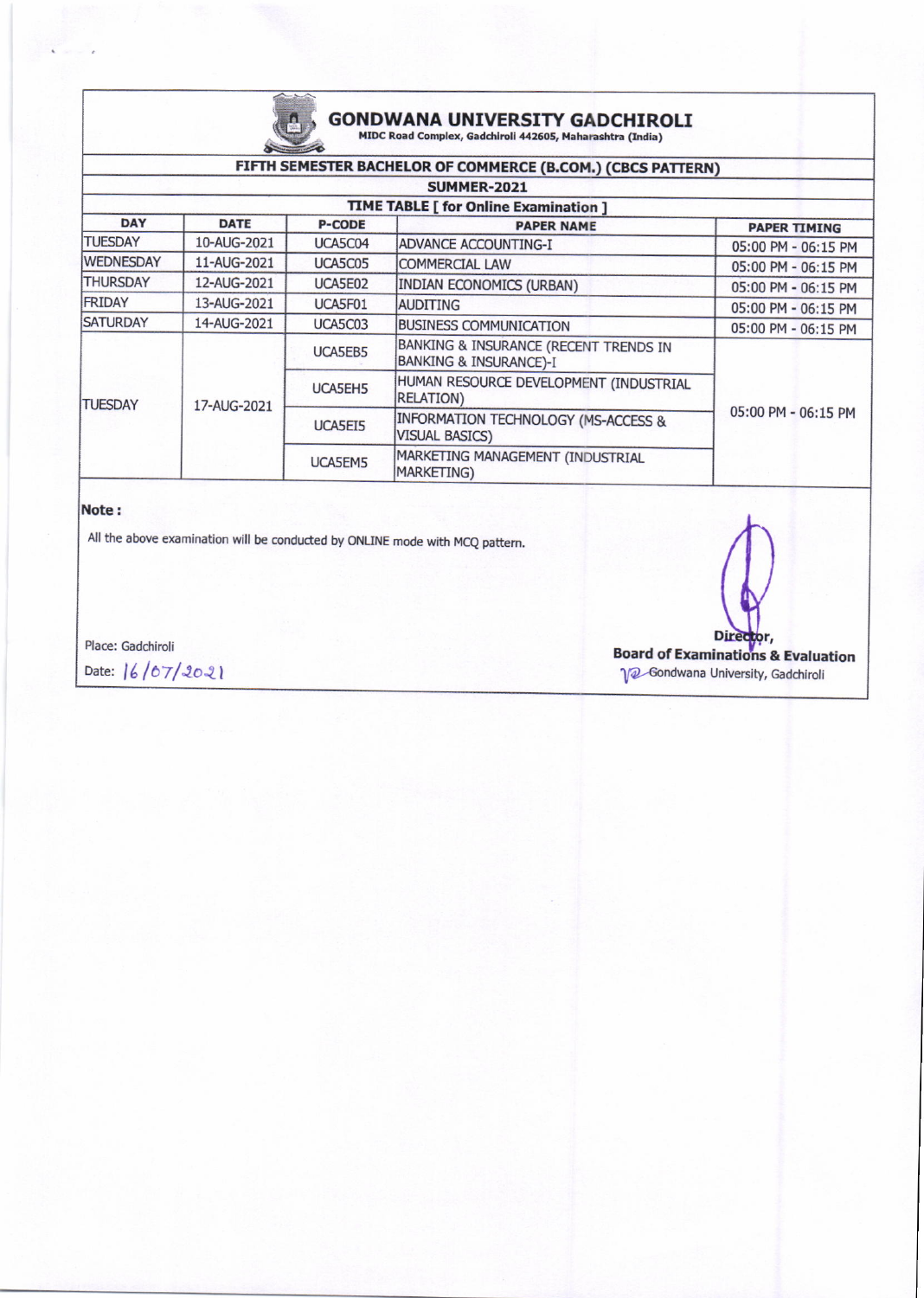

## **GONDWANA UNIVERSITY GADCHIROLI**<br>MIDC Road Complex, Gadchiroli 442605, Maharashtra (India)

## SIXTH SEMESTER BACHELOR OF COMMERCE (B.COM.) (CBCS PATTERN)

| SUMMER-2021<br><b>TIME TABLE [ for Online Examination ]</b> |             |         |                                                                            |                     |  |  |
|-------------------------------------------------------------|-------------|---------|----------------------------------------------------------------------------|---------------------|--|--|
|                                                             |             |         |                                                                            |                     |  |  |
| <b>TUESDAY</b>                                              | 10-AUG-2021 | UCA6F01 | <b>CORPORATE LAW</b>                                                       | 10:00 AM - 11:15 AM |  |  |
| <b>WEDNESDAY</b>                                            | 11-AUG-2021 | UCA6E02 | <b>INDIAN ECONOMICS (RURAL)</b>                                            | 10:00 AM - 11:15 AM |  |  |
| <b>THURSDAY</b>                                             | 12-AUG-2021 | UCA6C03 | <b>BUSINESS COMMUNICATION PAPER-II</b>                                     | 10:00 AM - 11:15 AM |  |  |
| <b>FRIDAY</b>                                               | 13-AUG-2021 | UCA6C04 | ADVANCE ACCOUNTING PAPER-II                                                | 10:00 AM - 11:15 AM |  |  |
| <b>SATURDAY</b>                                             | 14-AUG-2021 | UCA6C05 | <b>INCOME TAX</b>                                                          | 10:00 AM - 11:15 AM |  |  |
| <b>TUESDAY</b>                                              | 17-AUG-2021 | UCA6E16 | INFORMATION TECHNOLOGY (SOFTWARE<br>PRODUCT AND PROJECT MANAGEMENT)        | 10:00 AM - 11:15 AM |  |  |
|                                                             |             | UCA6EB6 | BANKING AND INSURANCE (RECENT TRENDS IN<br>BANKING AND INSURANCE PAPER-II) |                     |  |  |
|                                                             |             | UCA6EH6 | HUMAN RESOURCE DEVELOPMENT (LABOUR LAW)                                    |                     |  |  |
|                                                             |             | UCA6EM6 | MARKETING MANAGEMENT (SERVICE MARKETING)                                   |                     |  |  |

### Note:

All the above examination will be conducted by ONLINE mode with MCQ pattern.

Place: Gadchiroli

Date: 16/07/2021

**Board of Examinations & Evaluation** V<sup>2</sup> Gondwana University, Gadchiroli